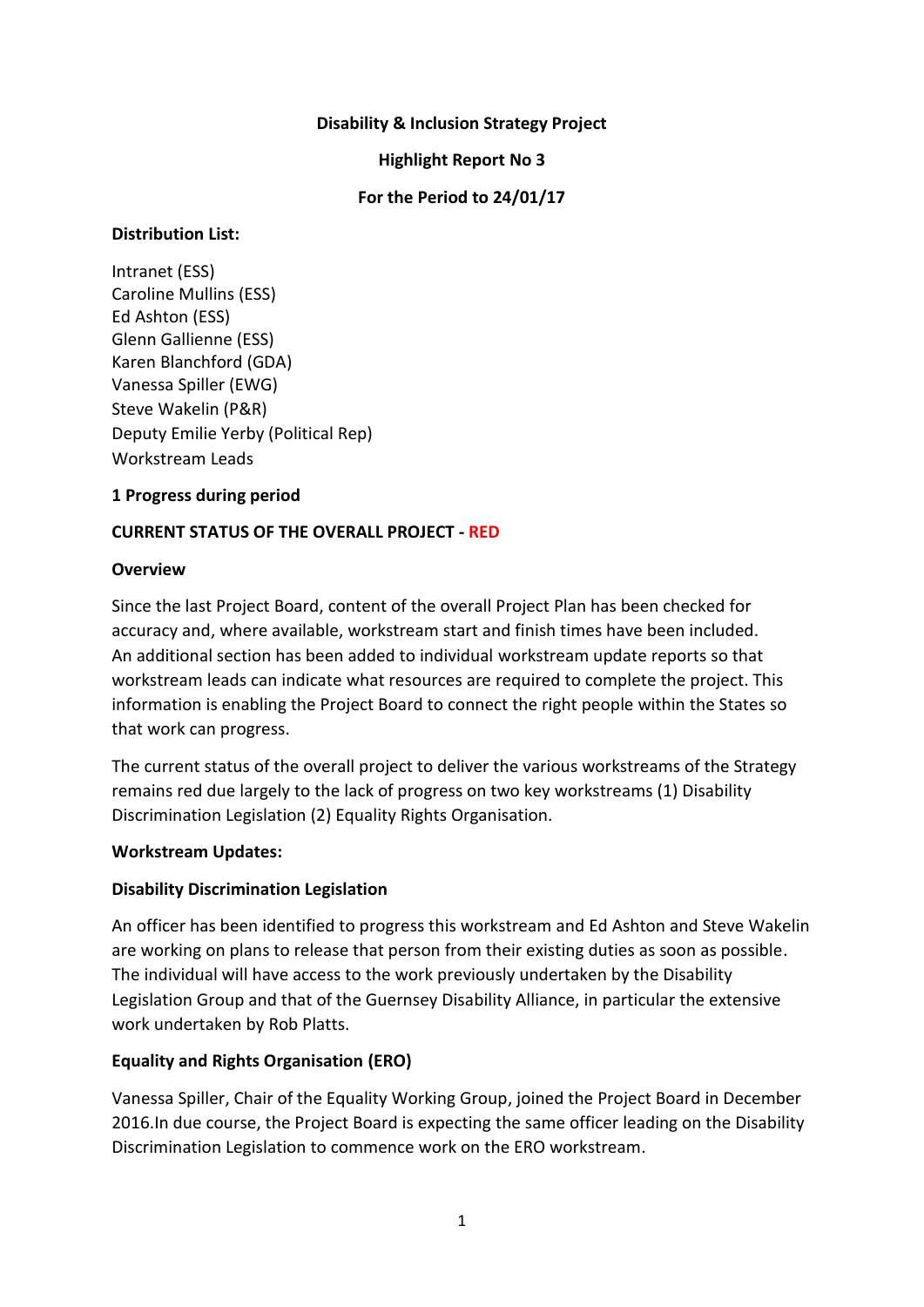## **Review of States' Obligations**

- The Business Disability Forum (BDF) has completed interviews with key stakeholders
- All documentation required for the scoping exercise has been identified and passed to BDF
- Surveys for employees and managers within the States of Guernsey have been finalised
- The timeline to progress the review has been shared with the States' senior team for approval
- Information about the review has been published in The Issue and the Changing Times

## **Actions for next period:**

- On line surveys to be shared with States employees and managers
- Commence planning for workshops/interviews with States employees and disabled people in Guernsey

### **Information and Awareness Raising**

- Signpost.gg content checked and approved by the various service areas
- Signpost.gg user testing commenced
- Update on the Disability and Inclusion Strategy included in The Issue and Changing Times
- Presentation on the Disability and Inclusion Strategy workstreams at the College of Further Education, Equality and Diversity Conference
- Demand Responsive Transport meeting held with key stakeholders
- Dementia Friendly Guernsey launch planned for February 2017
- Dementia Friendly Guernsey planned for Jeremy Hughes, CEO Alzheimer's Society to visit Guernsey in 2017. Several events planned to raise awareness. To be hosted by Lady Corder
- Improvements to accessibility at the Salerie junction have been completed
- Taxi Federation consulted regarding additional disability awareness training
- Wheelchair Services: wider consultation on policy completed, communication leaflet printed and initial meeting regarding procurement service level agreement has taken place
- The GDA working in partnership with Enable Jersey and Guernsey Blind Association arranged for a guest speaker to talk about Equality and Human Rights. The Guest Speaker – Professor Anna Lawson presented to a large and varied audience at Les Cotils on the 12th January. Anna, who is the Professor of Law and Director of Centre for Disability Studies at the University of Leeds was well received in Guernsey with a number of questions from an interested audience. Anna is recognised internationally as a leading academic in the field of disability, equality and human rights.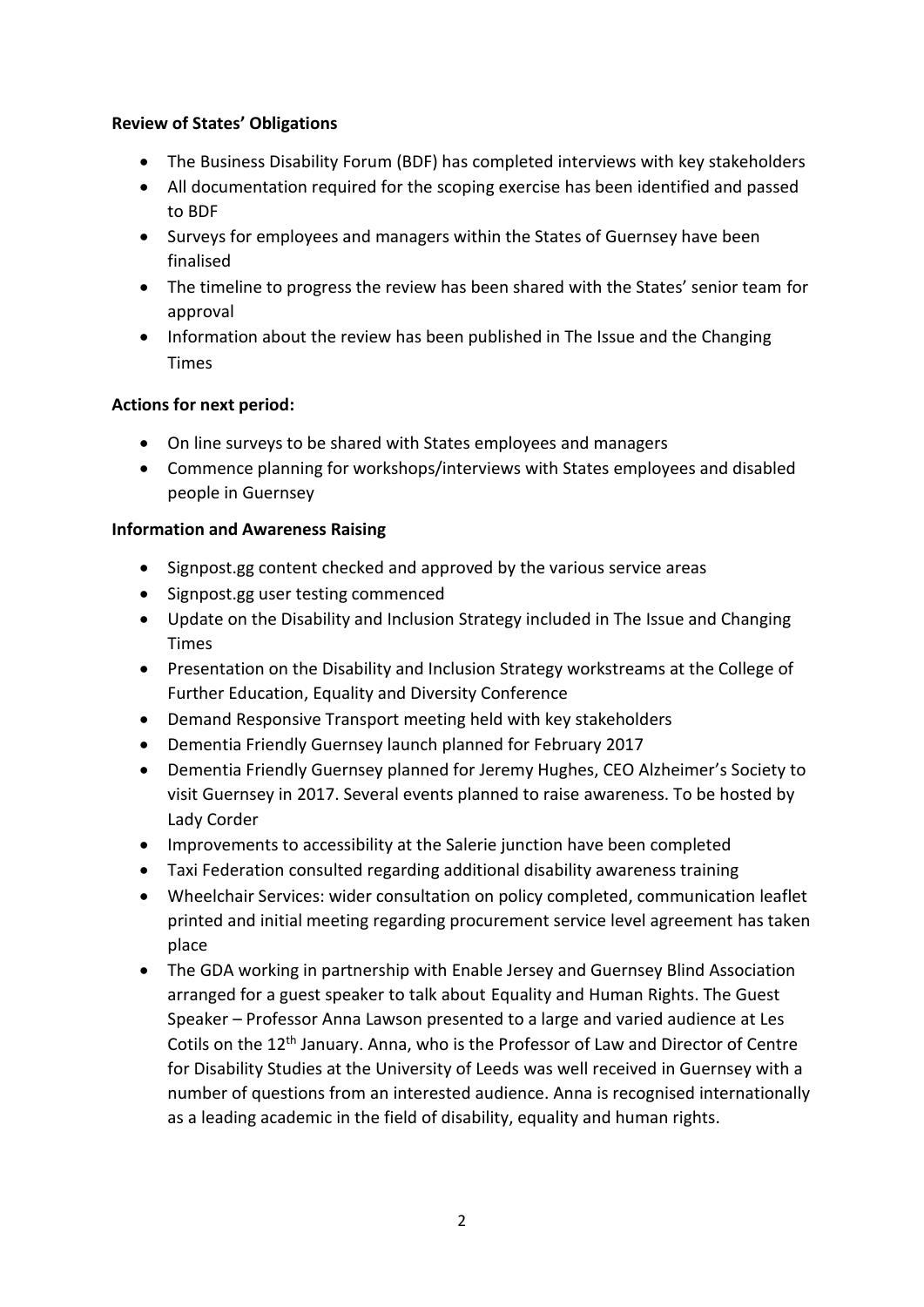## **Actions for next period:**

- Complete grammar and link checks on Signpost.gg
- Launch Signpost.gg second phase; providing 'information about services, support and activities for disabled adults and carers in Guernsey'
- Review of existing Accessible Taxis
- Consider recommendations from the 'Non-Emergency Transport' report
- Scope pilot for Demand Responsive Transport trial
- Wheelchair Services: second draft of the service level agreement to be written, comments from Children Services clinicians to be considered prior to submission for approval

# **Information and awareness raising for businesses in Guernsey: Guernsey Employment Trust**

- Good Practice Guide for employers: consulted with key stakeholders and updated guidelines accordingly
- Employers Charter: consulted with key stakeholders and updated guidelines accordingly
- Commenced discussions about the design and layout of the Good Practice Guide and Employers' Charter
- Presentation and training package for employers: drafted contents and planning delivery schedule

## **Actions for next period**

- Awaiting feedback from remaining stakeholders regarding the Good Practice Guide for Employers and Employers' Charter
- Finalise presentation and training package for employers
- Organise events and send out invitations

## **Capacity Legislation**

 Meeting held between Law Officer, Service Manager, Clinical Lead and Approved Social worker to discuss the approach to progress the workstream

## **Actions for next period:**

Draft paper to be written identifying resources required to progress workstream

## **Safeguarding Policy**

 Paper outlining the long term vision drafted for Health & Social Care's Corporate Management Team and Committee. This paper is currently out for consultation with key people involved directly with safeguarding

#### **Actions for next period:**

• Subject to the outcome of the recommendations from H&SC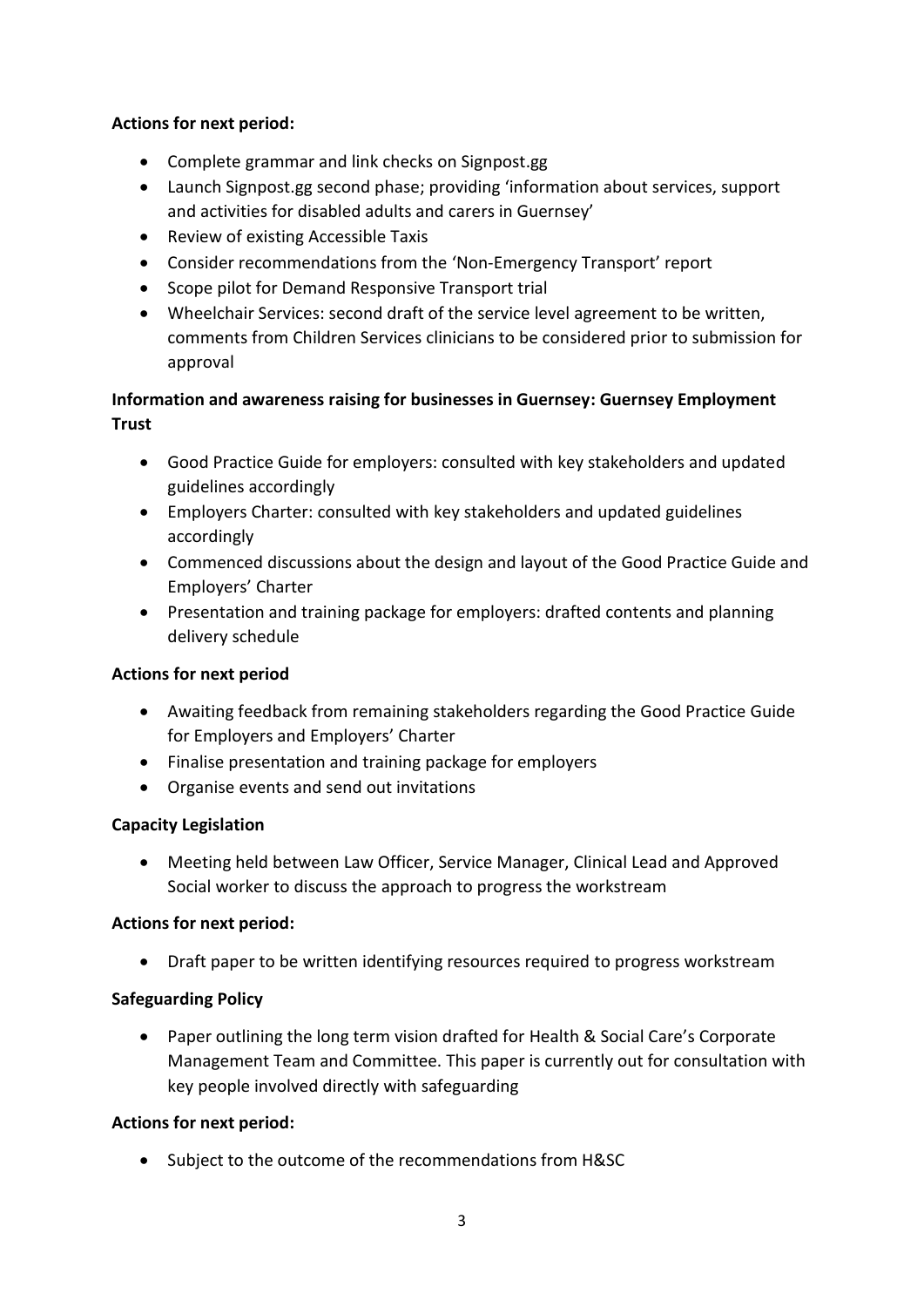## **Framework for people with dementia**

Dedicated resources have commenced work to complete the dementia framework

## **Actions for next period:**

Finalise draft for presentation to the Corporate Management Team in H&SC

### **Framework for people with autism**

Following completion of the autism framework the Disability & Inclusion Strategy Project Board will be requesting a workstream closure report. This will include identifying the lead for implementation and reporting mechanisms in to the lead Committee.

### **Actions for next period:**

Completion of the Workstream Closure Report

### **Framework for people with communication difficulties**

• Frameworks reviewed from other jurisdictions

#### **Action for next period:**

Meeting planned to explore resourcing and next steps

### **Framework for people with learning difficulties**

• Frameworks reviewed from other jurisdictions

#### **Actions for next period:**

Meeting planned to explore resourcing and next steps

#### **Supported and Mainstream Employment**

 A chart detailing Supported and Mainstream Employment provision across the island has been shared with key stakeholders for comment

#### **Actions for next period:**

- To finalise the updates on the supported mainstream and employment initiatives
- To meet with key stakeholders to discuss gaps in provision and agree an action plan moving forwards
- Chart of provision and recommended action plan to be presented to the Project Board

#### **New costs**

No additional costs incurred during this period.